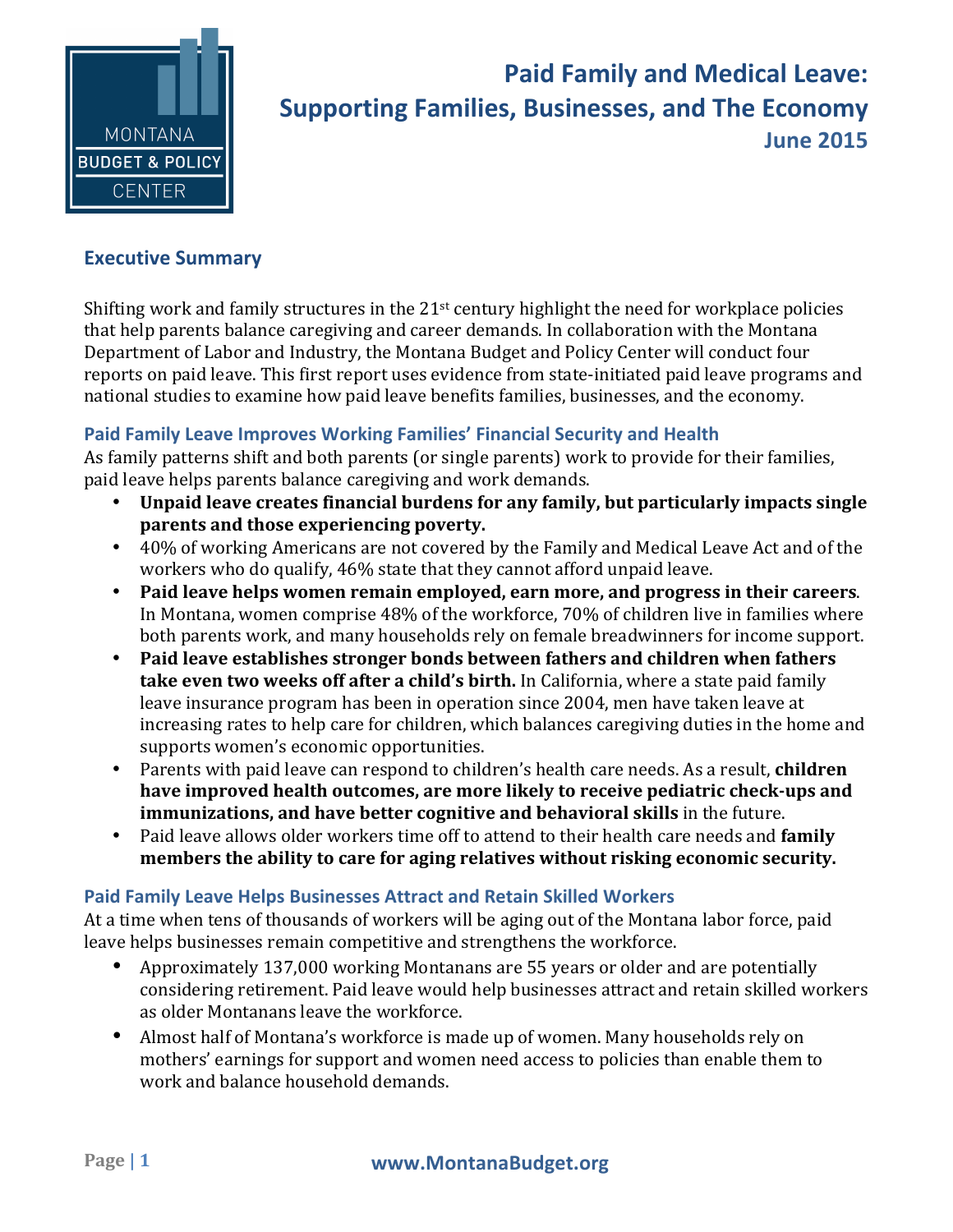- Paid leave **helps businesses save money through reduced employee turnover rates.** Recruiting and retaining one employee costs a business between 10% and 30% of the original employee's income.
- More than 95% of California workers who took paid family leave **returned to work**, with more than 80% of workers returning to the same employer.
- First-time mothers who take paid family leave are more likely to return to the same employer than first-time mothers who take unpaid leave.
- Employers with paid leave policies benefit from improved worker attitudes, which **keep employees motivated and productive and businesses profitable**. Over 90% of businesses surveyed in California said that paid leave had a positive, or at the very worst, neutral impact on staff morale and productivity levels.
- Workers appropriately use paid leave. Years after California implemented paid leave, 91% of employers state that workers do not abuse the program; among those who said employee abuse was a problem, 99.5% said there were less than five instances of abuse.

### **Paid Family Leave Strengthens The Economy**

Paid leave benefits society through increased work participation, lower public assistance use, and taxpayer savings.

- Encouraging labor force participation among women and low-wage workers improves their financial security and helps stimulate local economies. **Paid leave in Montana would keep \$45 million in the pockets of thousands of working families.**
- Family friendly policies could reduce public assistance use. Women with access to temporary disability insurance or paid family leave **report receiving an average of \$577 less in assistance income in the year following their child's birth.** Low-income women report receiving \$800 less. Reducing public assistance use could save millions in taxpayer dollars.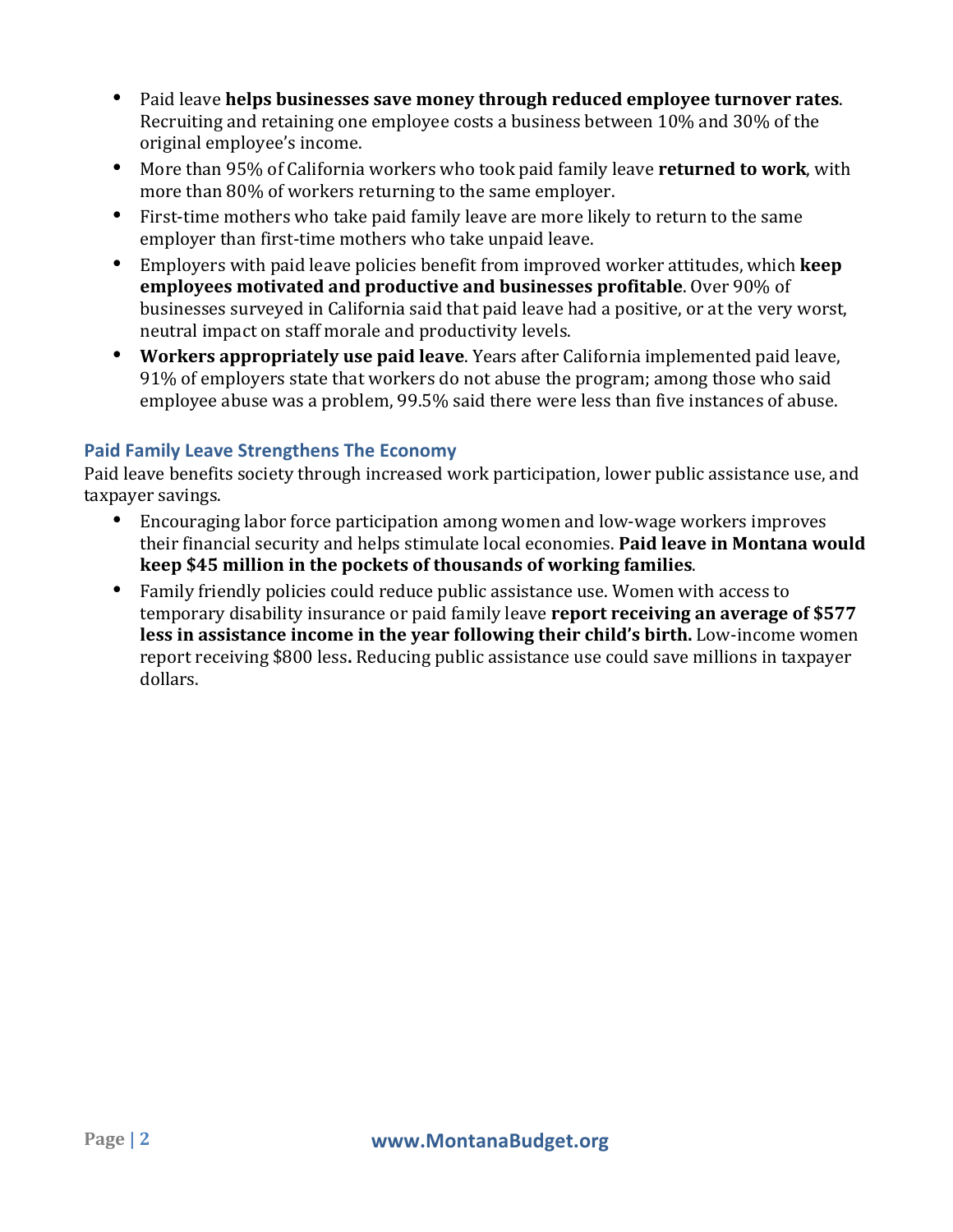

## **Paid Family and Medical Leave: Supporting Families, Businesses, and The Economy** Date **June 2015**

## **Paid Family and Medical Leave: An Overview**

Paid leave provides support to working families, while also allowing businesses the opportunity to retain skilled employees and boosting the overall economy through a more productive workforce. America's workplace and family structure has changed over several decades. Today, women comprise half of the workforce, their earnings are a large portion of household income, and increasingly, both parents must work to make ends meet. These realities highlight the need for

workplace policies that help parents balance caregiving and job responsibilities. $1$ 

The United States is one of the only advanced economies in the world that does not guarantee paid family or medical leave for workers.<sup>1</sup> Often called family leave or paid leave, these programs afford workers paid time off to recover from serious illnesses, care for newborn, adopted, or sick children, and attend to ill family members.<sup>2</sup>

While Congress enacted the Family and Medical Leave Act in 1993, this legislation provides very limited options for women and families balancing household and work demands. The Family and Medical Leave Act (FMLA) provides eligible employees up to 12 weeks of unpaid and job-protected leave around the birth or adoption of children, to recover from a serious illness, or to care for sick family members.<sup>3</sup> A national survey

## **What is Paid Leave?**

**Paid Leave** – an employee receives a portion or all of their wages while taking time of work. Variations of paid leave include the following:

**Family Leave** – for individuals to care for a sick family member, including but not limited to a child or elderly parent, or around the birth, adoption, or foster placement of a child.

**Maternity/Paternity Leave – for new mothers and** fathers take leave around the birth of a child.

**Parental Leave - Includes maternity/paternity leave.** New parents take leave around the birth, adoption, or foster placement of a child.

**Medical Leave - for one's own serious illness as** opposed to sick leave, which covers routine sick days.

found that 40% of working Americans are not covered by the FMLA, usually because they are parttime or work for businesses that employ fewer than 50 workers. Of the workers who do qualify but did not take leave for a FMLA-qualifying event, 46% state that they cannot take time off due to financial reasons.<sup>4</sup> **Unpaid leave creates financial burdens for any family, but particularly impacts single parents and those experiencing poverty.** These are also populations less likely to be covered by the FMLA or have employer-provided paid leave. $^{\rm 5}$ 

 

 $1$  This is the first in a series of four reports on paid family and medical leave conducted by the Montana Budget and Policy Center in collaboration with the Montana Department of Labor and Industry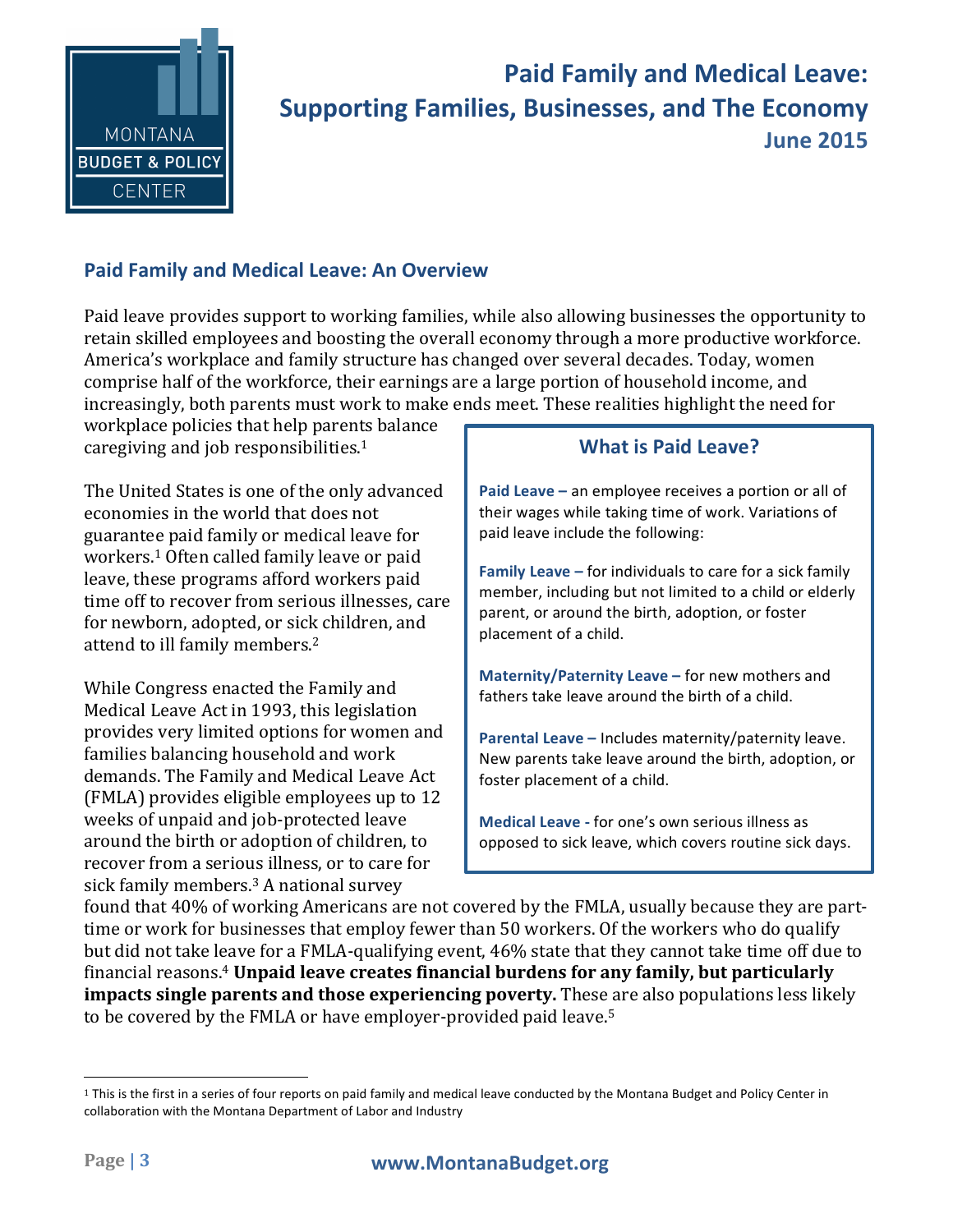While the United States has fallen behind in providing a federal paid leave program, some states responded to issues of unpaid leave and limited coverage by enacting state specific programs.<sup>6</sup> California, New Jersey, and Rhode Island built upon already established temporary disability insurance programs and now provide workers on leave a portion of wages.<sup>7</sup> Washington will soon become the fourth state to implement a paid family leave program. Still, most working Americans have no access to paid leave or must cobble together benefits, like sick and vacation leave and disability insurance, to make ends meet during time off. $8$  And not all workers can even combine those benefits. In the private sector, one in five employees do not have access to any type of paid leave, even a few vacation or sick days. Among the least economically secure workers, 56% of low-wage individuals do not have access to any type of paid leave.<sup>9</sup>

## **Montana's Workforce: Aging Population Requires Solutions to Support Young Families**

Work and family patterns in Montana reflect national trends, but Montana will also face a greater demand for skilled workers as thousands begin to age out of the workforce. Approximately 137,000 working Montanans are 55 years or older, representing over one-fourth of Montana's workforce. While some Montanans will remain employed into their older years, the state projects that there are not enough young and skilled workers entering the labor force to account for impending retirements. <sup>10</sup> As a result, Montana's job growth is expected to slow after 2015, which raises the need for policies that educate, attract, and retain skilled workers in the near future.

Additionally, women in Montana make up 48% of the workforce, and almost 70% of children live in families in which both parents work.<sup>11,12</sup> Dual earners, female breadwinners, and single-moms must be able to care for their families and also remain employed, financially secure, and able to obtain career opportunities to maintain their families' long-term stability. Like the rest of the nation, parents in Montana need family-friendly policies that help them balance career and caregiving demands. However, a recent study on the status of women in America concluded that Montana ranks 49<sup>th</sup> in the country in terms of access to work-family policies like paid leave, elder care, and childcare.<sup>13</sup> Paid leave is an effective way to improve working families' financial security and health, strengthen businesses, and grow the economy.

## **Paid leave Provides Families Financial Security and Better Health**

As family patterns shift and both parents (or single parents) must work to support the household, parents need to balance the requirement to care for their children with the necessity to work and provide for the family. Paid leave policies make it possible for parents to remain financially secure, attend to their own health, and respond to child and eldercare needs.

#### **Keeping parents economically secure**

The lack of paid leave policies disproportionately affect women who are often forced to make difficult decisions between working and caring for their families. Almost half of the U.S. workforce is female and two-thirds of American families rely on mothers' earnings for at least one-quarter of the household's earnings.<sup>14,15</sup> Yet, women remain the primary caregivers in the home.<sup>16</sup>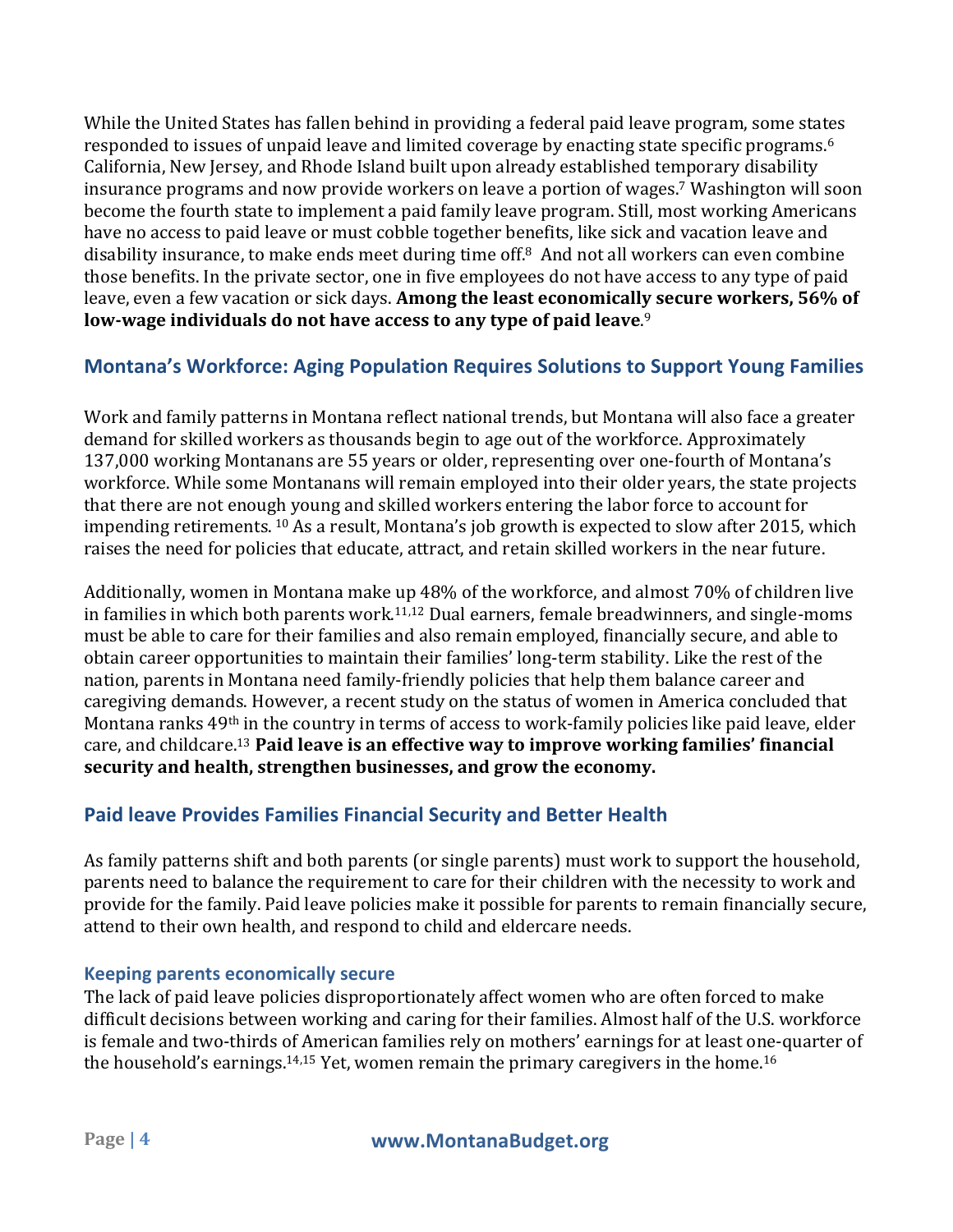In Montana, the number of families supported by a single-female breadwinner is growing (Figure  $1$ ).<sup>17</sup> This means families rely on women to balance work, childcare, and household demands. Many women, especially low-income and single mothers, simply cannot miss work for a family member's health. Doing so means loss of income and potentially limited career opportunities for mothers over their lifetime. However, restricting a mother's care for her child can lead to fewer pediatric checkups, sustained periods of sickness for the child, and more absent days from school.



Women are more likely than men to take time off from work to care for a child and elderly parent, often negatively impacting their opportunities in the workforce.<sup>18</sup> Women experience a greater loss in earnings and career opportunities over time. Evidence suggests that women and their families lose an average of \$431,000 over a lifetime because of the gender wage-gap and lower work participation rates.<sup>19</sup> Paid leave policies help reduce the "motherhood wage penalty" by enabling women to remain employed, earn more, and progress in their careers.

Men also benefit from paid and family leave options, and flexible workplace policies can help address the changing dynamics around shared child-rearing responsibilities. Men's use of unpaid leave in California did not significantly increase after the FMLA was implemented in the early 1990s. However, evidence from California's Paid Family Leave program shows that men use paid

**\$431,000 Since women are more likely than men to take leave to care for family members and (in part) because of the** gender-wage gap, women and their **families lose an average of** 

Source: Heather Boushey & Sarah Jane Glynn. The Many Benefits of Paid Family and Medical Leave. Center for American Progress. 2012 **over a lifetime**

leave when it's available. In California, leave-taking among men has more than doubled in the 11 years since the program's implementation. **Fathers account for one-third of parental leave claims. and men take longer leaves to**  support new children at home than **they did before the program was enacted.**<sup>20</sup> Analysis of state data by the National Partnership for Women and Families also shows that during the first year of Rhode Island's paid

family leave program, men took leave at higher rates than in California and New Jersey, possibly showing changing cultural norms and reflecting an eagerness among more men to provide care for new children.<sup>21</sup>

The increased use of paid leave among men suggests a broader cultural shift around caregiving duties in the home. A better balance between caregiving responsibilities between men and women can further boost women's economic opportunities. As mentioned before, women are more likely than men to take time off for caregiving and the different work histories between men and women

### **Page | 5 www.MontanaBudget.org**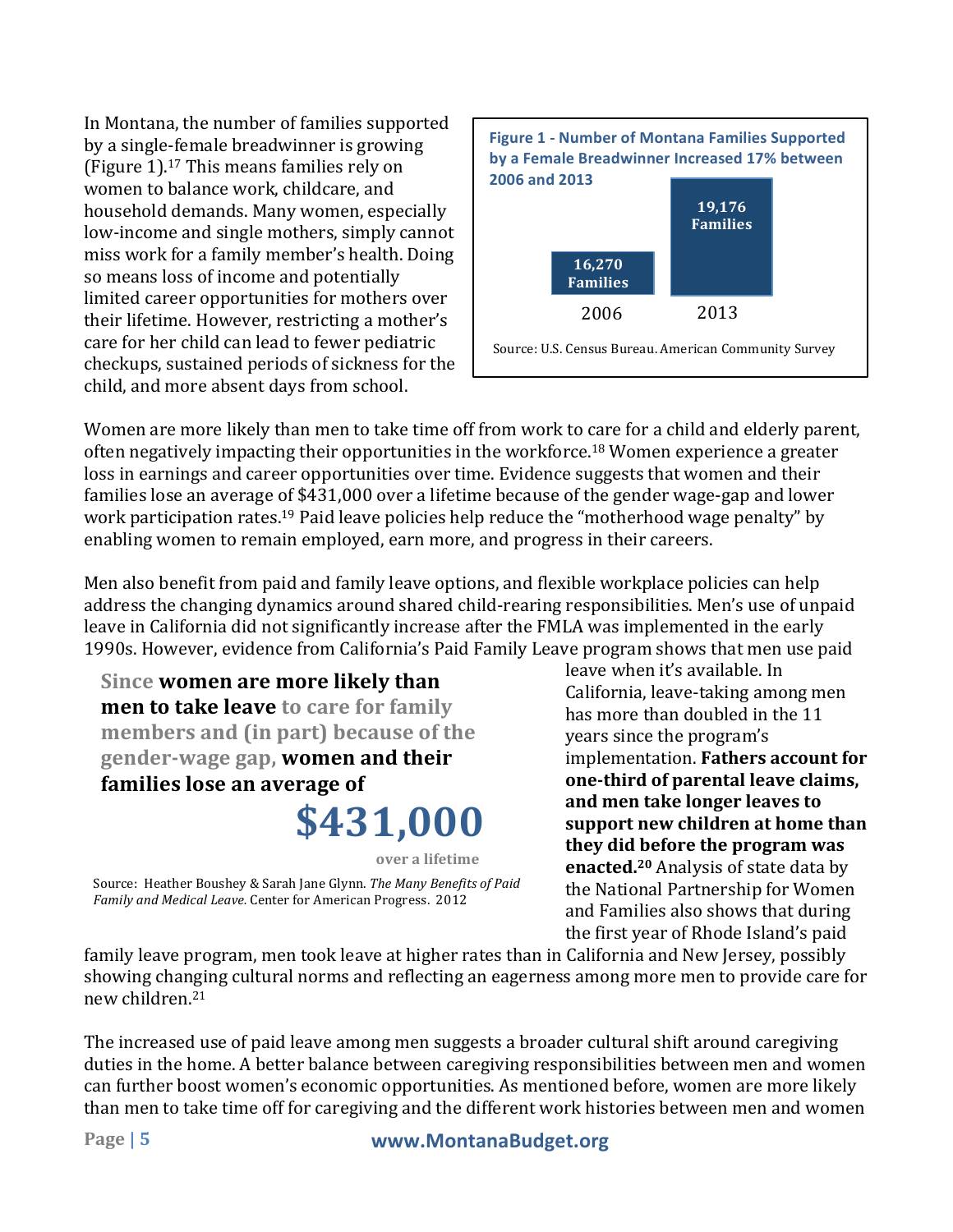accounts for about 10% of the gender wage gap.<sup>22</sup> Therefore, paid family leave and its ability to increase men's use of leave can help close the income difference between men and women.

## **Addressing Montana's Aging Workforce: Caring for Oneself and Elderly Family**

Paid family leave would provide older working Montanans the chance to take time off work to attend to their health care needs, and remain economically secure and productive. According to the Montana Department of Labor and Industry, 27% of Montana's workforce will be 55 years or older in 2015.<sup>23</sup> Since older adults are more likely to experience health issues, they will inevitably need time off work to recover from an illness or chronic health condition. However, many older and working individuals may forgo leave because they cannot afford to take unpaid time off work. The most recent estimates state that more than 150,000 private sector employees (nearly half) in Montana do not have access to any paid sick time.<sup>24</sup>

In addition to supporting older workers, paid family leave would provide family members time off to care for elderly parents and help them remain financially secure and able to return to the workforce. According to Census data, approximately 16% of Montanans (or one in six Montanans) are 65 years or older.<sup>25</sup> Women are often responsible for caring for an elderly parent or family member. In fact, in the U.S., women are twice as likely as men to care for an elderly parent.<sup>26</sup> As Montana's population ages, increasing eldercare demands will most likely be in the hands of female family members. But caregivers who take unpaid leave to care for an elderly parent risk reduced earnings and job opportunities. Studies have shown that when family members leave the workforce to care for an elderly parent, they lose on average over \$300,000 in wages, Social Security, and pension benefits over a lifetime.<sup>27</sup> Paid leave would enable family members to maintain their financial security through partial wage replacement during such critical life events.

### **Providing children a healthy start**

Parents with paid leave are better able to respond to children's health care needs resulting in improved health outcomes. In California, mothers who received paid leave were more likely to take six to eight weeks of time off around childbirth, the minimum amount of time recommended by physicians.<sup>28</sup> New mothers that take longer periods of leave are more likely to breastfeed their newborns and take them in for regular pediatric checkups and immunizations.<sup>29</sup> Longer periods of leave are also associated with reduced infant mortality rates. A study examining paid leave in 16 European countries found that extending leave reduced infant mortality rates.<sup>30</sup> A few studies even suggest that the longer a mother stays home during an infant's first year leads to positive cognitive and behavioral effects for children in the future.<sup>31</sup>

Between 2012 and 2013, over 12,000 women gave birth in Montana and likely needed some time off from work to care for their newborns.<sup>32</sup> Paid leave would protect families financially, give new parents adequate time to bond with their infants, and provide children with a healthy start in life.

## **Paid Leave Allows Businesses to Stay Competitive by Retaining Skilled Workers**

At a time when tens of thousands of Montana workers will be aging out of the workforce, businesses must think strategically about how to retain skilled employees. In addition to the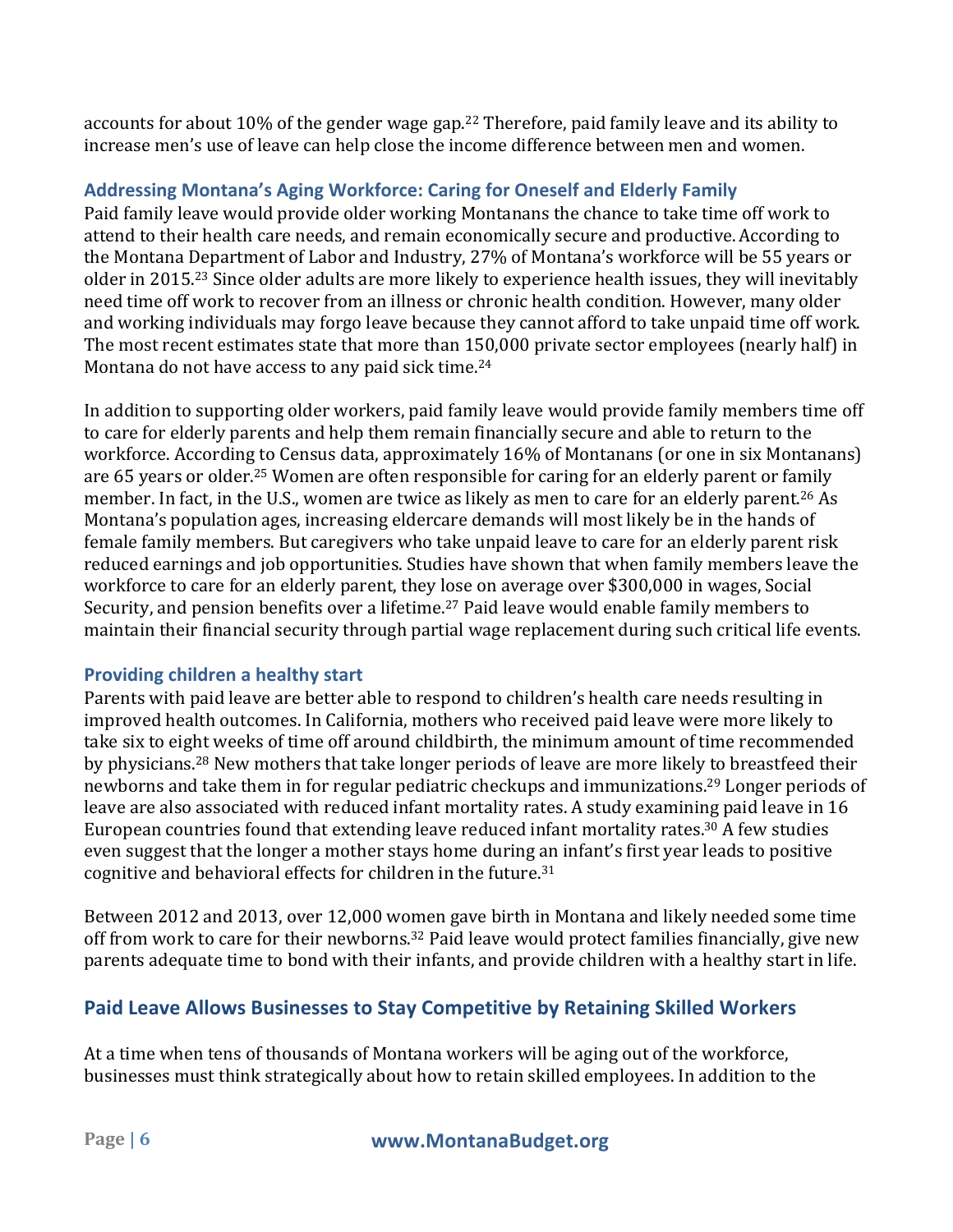effects on family financial security and health, paid leave policies can be a cost-effective tool for businesses to recruit and retain skilled workers.

#### **Paid Leave Policies Can Save Businesses Money**

Maintaining workers and reducing turnover rates saves businesses money because they don't incur costs associated with recruitment and training. A meta-analysis examining turnover costs across varying industries and sectors found that turnover of a single employee can cost a

businesses between 10% and 30% of the original employee's annual earnings.<sup>33</sup> While the results from this study depend on the industry, region, and economic status of a given area, such estimates suggest that retaining one employee could save a Montana business between \$5,000 and \$15,000.<sup>34</sup>

## **\$5,000 and \$15,000 Reduced** employer turnover could **save businesses between (per employee)**

Source: Calculation derived from U.S. Census Bureau. American

Paid leave encourages women and low-wage workers, populations most likely to not have access to employer-provided paid leave under current policies, to return to work after taking time off. A longitudinal study conducted by the Census Bureau between 1961 and 2008 found that 80% of first-time mothers with access to paid leave returned to their same employer.<sup>35</sup> In California, over 95% of workers who took paid leave through the state's program returned to work and four-fifths returned to the same employer. And among low-wage workers, 83% who took paid leave returned to their same employer, a ten-point increase over those who did not take paid leave through the state program. $^{36}$  As a result, the vast majority of surveyed businesses have stated that California's

paid leave program has had, at best, a positive or, at worst, an unnoticeable effect on turnover. $37$  Economists projected that keeping workers employed could save California businesses a collective \$89 million each year.<sup>38</sup> Furthermore, since workers in New Jersey and California cover paid leave programs through employee payroll taxes and benefits are administered through state temporary disability insurance programs, businesses do not incur any new direct costs.

As Montana's job growth begins to slow in the near future and the state faces impending retirements that could reduce the labor force by 137,000 workers, businesses and policy makers should consider paid leave an affordable solution that offers businesses a way to attract and retain skilled workers.

### **Key Terms**

Labor Force Attachment - the length and frequency an individual works (part-time and partyear employment compared to full-time and fullyear employment).

**Labor Force Participation** – the percentage of working-age people who are employed or unemployed but looking for a job.

**Wage Replacement** – A worker receives a portion or all of his or her wages while on leave.

**Motherhood Wage Penalty – Some women who** take leave to care for children or family members are penalized in the form of reduced pay and career opportunities compared to men and childless women.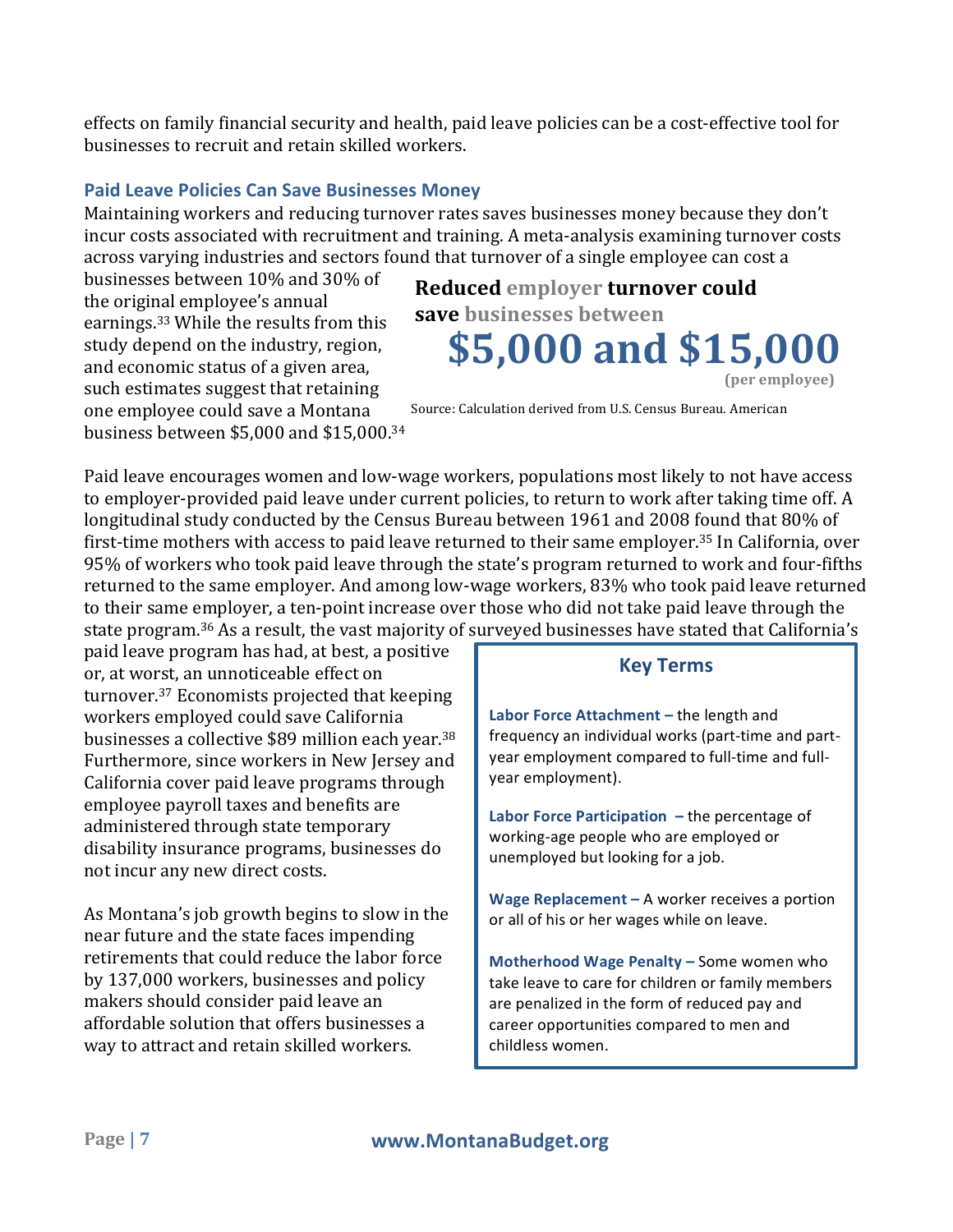#### **Paid Leave Provides a Strong Recruitment Tool and Bolsters Employee Morale**

Employers with paid leave benefit from better worker attitudes, motivated employees, and increased profitability. In California, over 90% of surveyed businesses said that paid leave had a positive, or at the very worst, neutral impact on workers' morale and productivity levels.<sup>39</sup>

Finally, while businesses may voice early concerns about potential abuse, studies show that employers benefit and workers use paid leave appropriately. Years after California implemented paid leave, 91% of surveyed employers stated that workers do not abuse the program. Among the remaining employers who knew of abuse in the program, less than 30% stated that they knew of only once instance.<sup>40</sup> Additionally, an evaluation of New Jersey's paid leave program turned up no instances of abuse.<sup>41</sup>

### **Paid Leave Policies Strengthen Our Communities and Our Economy**

Paid leave has greater societal benefits like labor force attachment and lower rates of public assistance use, which strengthens the overall economy.

Paid family leave encourages labor force participation, especially among women and low-wage workers, keeping businesses stable and growing employment rates in local communities. Since

#### Paid Family Leave Strengthens the Overall Economy

- $\checkmark$  Workers are financially secure and more likely to return to work after taking leave.
- $\checkmark$  Businesses retain employers and save money through reduced recruitment and training costs.
- $\checkmark$  Workers are happier and more productive, which leads to improved business profitability
- $\checkmark$  Families rely less on income from public **assistance and taxpayers save money**

women have historically taken more leave than men, flexible workplace options allow them to remain in the workforce and reduce the chance that they will quit to care for children or elderly parents. A national survey found that **new mothers that took paid leave were** 93% more likely to return to their employers and earn more the **following year after giving birth**, compared to new mothers who did not take any form of leave.<sup>42</sup> Furthermore, paid leave increases the probability that low-income and single parents (populations most likely to not be

covered by the FMLA or receive employer-provided paid leave) continue working after taking leave. In Montana, an estimated 13,000 families lose a collective \$45 million in wages each **year because of unpaid leave**.<sup>43</sup> Paid leave would help thousands of Montanans remain employed and secure their household income for the future.

Finally, implementing "family friendly policies" such as paid family leave and temporary disability insurance could reduce the need for public assistance and decrease the cost for taxpayers. A national study examining women's use of public assistance in states with temporary disability insurance programs found that **women using paid leave were less likely to need public assistance and SNAP benefits (commonly referred to as "food stamps") in the year after a child's birth and reported an average of \$577 less in public assistance income.** Low-income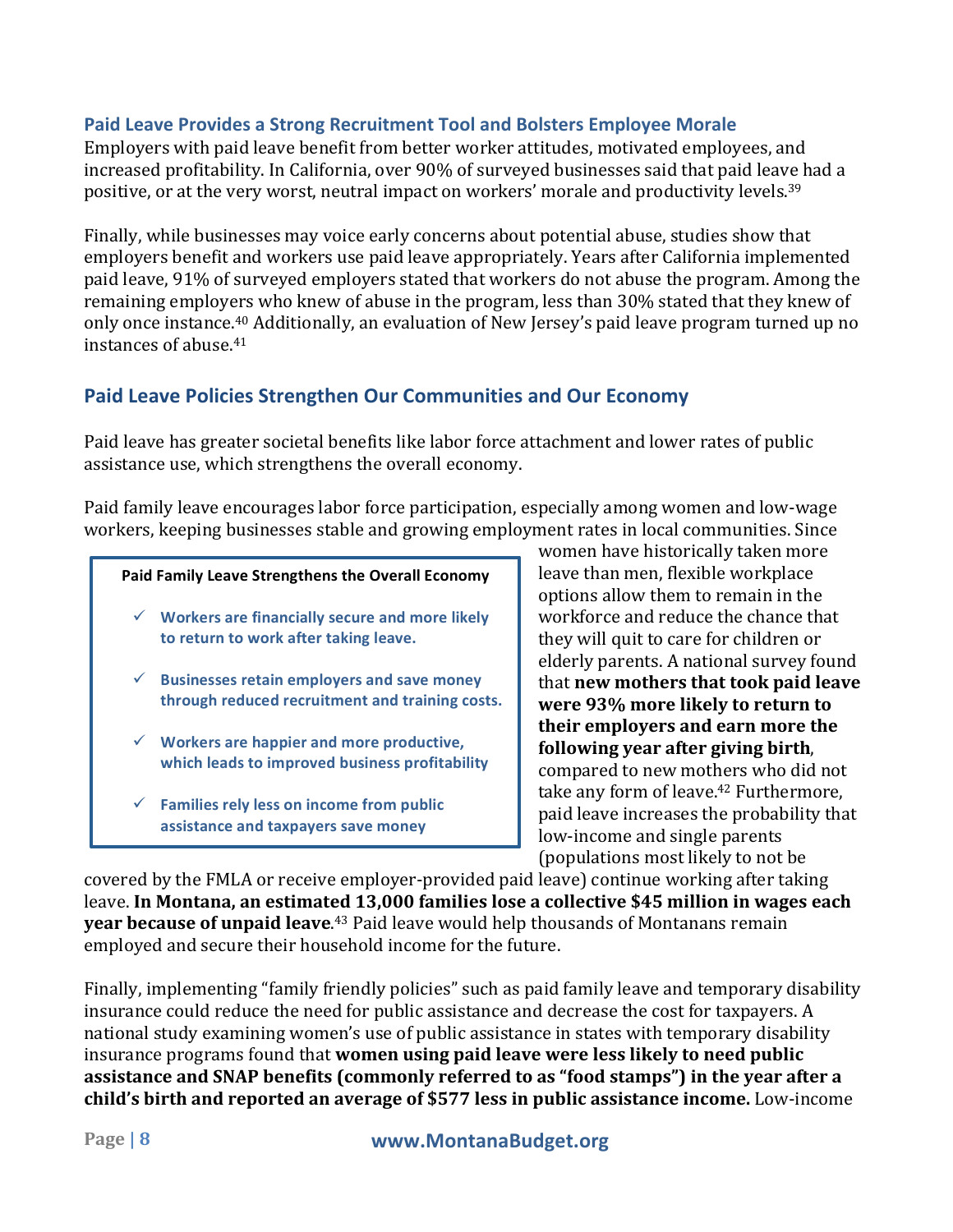mothers reported receiving over \$800 less in public assistance the year after a child was born.<sup>44</sup> Currently, there are over 121,000 SNAP recipients in Montana claiming \$15 million worth of benefits.<sup>45</sup> Paid leave could reduce these struggling families' need for such benefits and save Montana taxpayers millions each year.

## **Conclusion**

Montana, like the majority of states, can do more to support working families. Evidence from state-initiated paid leave programs highlights the many benefits of paid leave. Parents are better able to care for themselves and their family members and maintain a steady income in the process. Businesses attract and maintain workers and experience cost savings from reduced turnover rates. Lastly, paid leave benefits our entire economy by increasing labor force participation, creating a healthy and stable workforce to contribute to businesses, and allowing healthy and financially secure families to give back to the economy. It's time that Montana, and the country as a whole, considers paid leave as it offers one of the best solutions to supporting our families, businesses, and the economy.

content/uploads/issues/2012/04/pdf/BousheyEmploymentLeave1.pdf

 <sup>1</sup> Heymann et al. *The Work, Family, and Equity Index: How Does the United States Measure Up?* Institute for Health and Social Policy. http://www.nationalpartnership.org/research-library/work-family/the-work-family-and-equity.pdf

<sup>&</sup>lt;sup>2</sup> In this report, we use paid leave, paid family leave, and paid family and medical leave interchangeably.

<sup>&</sup>lt;sup>3</sup> U.S. Department of Labor. The Family and Medical Leave Act. http://www.dol.gov/whd/fmla/

<sup>&</sup>lt;sup>4</sup> Klerman et al. *Family and Medical Leave in 2012: Technical Report*. Prepared for U.S. Department of Labor by Abt Associates, Inc. September 2012. http://www.dol.gov/asp/evaluation/fmla/FMLA-2012-Technical-Report.pdf

<sup>5</sup> Appelbaum & Milkman. *Leaves That Pay: Employer and Work Experiences with Paid Family Leave in California*. Center for Economic and Policy Research. 2011 http://www.cepr.net/documents/publications/paid-family-leave-1-2011.pdf

<sup>&</sup>lt;sup>6</sup> The Montana Budget and Policy Center has a forthcoming report highlighting state-initiated paid leave policies.

<sup>7</sup> Sarah Fass. Paid Leave in the States: A Critical Support for Low-Wage Workers and Their Families. National Center for Children in Poverty. March 2009. http://www.nccp.org/publications/pdf/text\_864.pdf

<sup>&</sup>lt;sup>8</sup> Robert W. Van Giezen. *Beyond the Numbers: Paid Leave in Private Industry Over the Past 20 Years. August 2013. Bureau of Labor* Statistics. http://www.bls.gov/opub/btn/volume-2/paid-leave-in-private-industry-over-the-past-20-years.htm

<sup>&</sup>lt;sup>9</sup> Low-wage workers are defined as those earning the lowest 10 percent of wages. Perez and Groshen. National Compensation Survey: Employee Benefits in the United States, March 2014. U.S. Department of Labor and U.S. Bureau of Labor Statistics. September 2014. http://www.bls.gov/ncs/ebs/benefits/2014/ebbl0055.pdf

<sup>&</sup>lt;sup>10</sup> Barbara Wagner. *State of Montana Labor Day Report 2014*. Montana Department of Labor & Industry. August 2014. http://lmi.mt.gov/media/9329/ldr14.pdf

<sup>&</sup>lt;sup>11</sup> U.S. Census Bureau. American Community Survey. Selected Occupation By Sex and Median Earnings in the past 12 months for the civilian employed population 16 years and over in Montana. 2013 1-Year Estimates. Retrieved 7 May, 2015

<sup>&</sup>lt;sup>12</sup> U.S. Census Bureau. American Community Survey. Selected Economic Characteristics in Montana. 2013 1-Year Estimates. Retrieved 7 May, 2015

<sup>&</sup>lt;sup>13</sup> Institute for Women's Policy Research. The Status of Women in the States 2015. March 2015.

<sup>&</sup>lt;sup>14</sup> U.S. Census Bureau. American Community Survey. Selected Employment Status in The United States. 2013 1-Year Estimates. Retrieved 5 May 2015.

<sup>&</sup>lt;sup>15</sup> U.S. Census Bureau. American Community Survey. Selected Employment Characteristics of Families in the United States. 2013 1-Year Estimates. Retrieved 5 May 2015.

<sup>&</sup>lt;sup>16</sup> Boushey & Glynn. The Effects of Paid Family and Medical Leave on Employment Stability and Economic Security. Center for American Progress. April 2012. https://www.americanprogress.org/wp-

<sup>&</sup>lt;sup>17</sup> U.S. Census Bureau. American Community Survey. Selected Employment Characteristics for Families in Montana. 2006-2013, 3-Year Estimates. Retrieved 4 May 2015.

<sup>&</sup>lt;sup>18</sup> *Caregiving in the U.S.* The National Alliance for Caregiving and AARP. 2009.

http://www.caregiving.org/data/Caregiving\_in\_the\_US\_2009\_full\_report.pdf

<sup>&</sup>lt;sup>19</sup> Boushey & Glynn. *The Many Benefits of Paid Family and Medical Leave*. Center for American Progress. November 2012. https://www.americanprogress.org/wp-content/uploads/2012/11/GlynnModelLegislationBrief-2.pdf